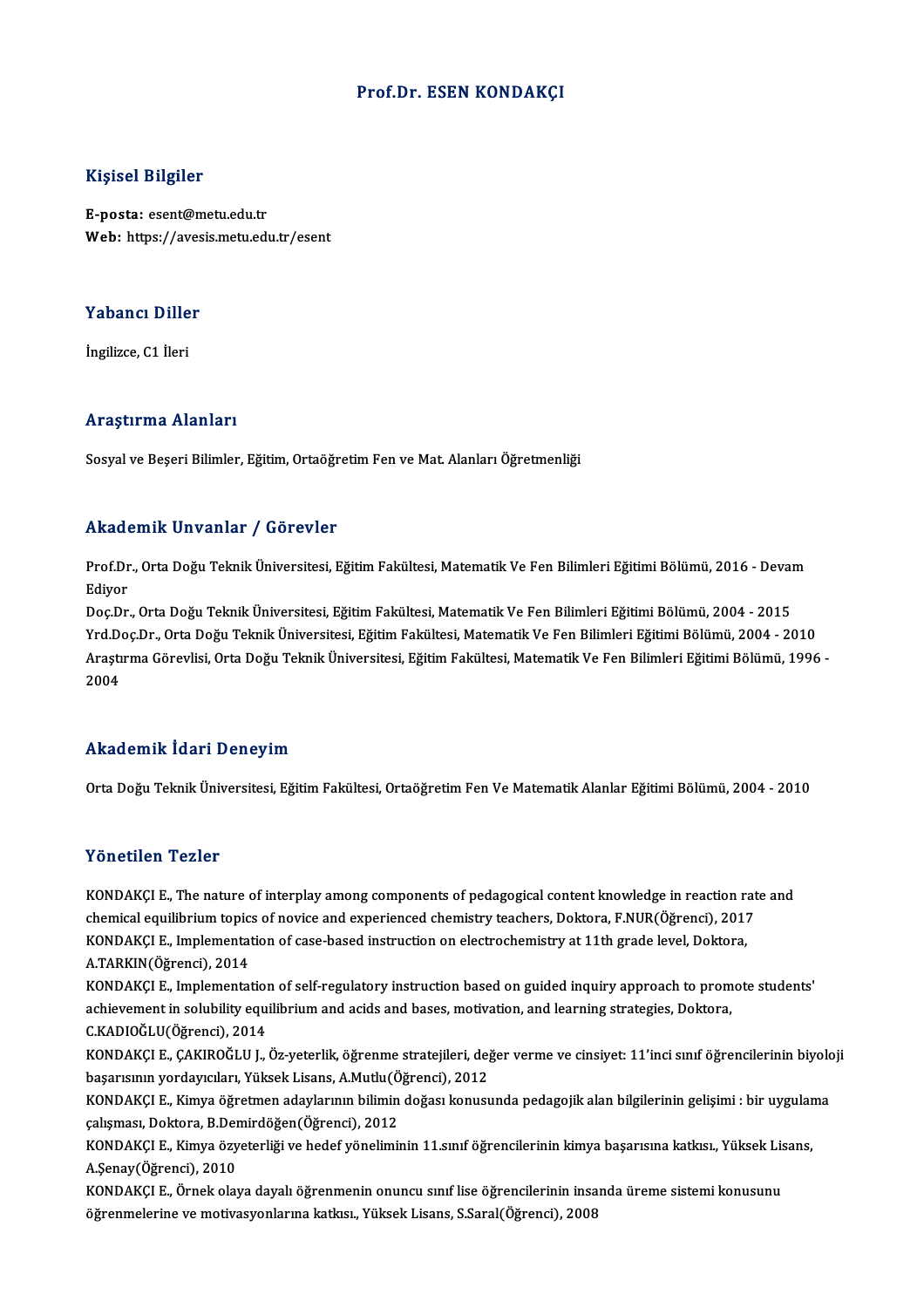KONDAKÇI E., Basit araçlarla öğrenmeye dayalı kavramsal değişim metodunun 10. sınıfta gazlar konusunda uygulanması, YüksekLisans, İ.İpek(Öğrenci),2007

#### SCI, SSCI ve AHCI İndekslerine Giren Dergilerde Yayınlanan Makaleler

CI, SSCI ve AHCI İndekslerine Giren Dergilerde Yayınlanan Makaleler<br>I. A Qualitative Examination of Science Teachers' Emotions, Emotion Regulation Goals and Strategies<br>Umptimeli Kondaksi E. Kurbulut 7. D. Oktav Ö. Sangu E UZUNTUR INTERNATIVALE EN DE SISTETE<br>A Qualitative Examination of Science Teachers' Em<br>Uzuntiryaki-Kondakci E., Kırbulut Z. D., Oktay Ö., Sarıcı E. A Qualitative Examination of Science Teachers' Emotions, Emotion<br>Uzuntiryaki-Kondakci E., Kırbulut Z. D. , Oktay Ö., Sarıcı E.<br>RESEARCH IN SCIENCE EDUCATION, 2021 (SSCI İndekslerine Giren Dergi)<br>The role of the argumentati Uzuntiryaki-Kondakci E., Kırbulut Z. D. , Oktay Ö., Sarıcı E.<br>RESEARCH IN SCIENCE EDUCATION, 2021 (SSCI İndekslerine Giren Dergi)<br>II. The role of the argumentation-based laboratory on the development of pre-service che RESEARCH IN SCIENCE EDUCATION, 2021 (SSCI Indekslerine Giren Dergi) Uzuntiryaki-Kondakci E., Tuysuz M., Sarıcı E., Soysal C., Kılınç S. teachers' argumentation skills<br>Uzuntiryaki-Kondakci E., Tuysuz M., Sarıcı E., Soysal C., Kılınç S.<br>INTERNATIONAL JOURNAL OF SCIENCE EDUCATION, cilt.43, sa.1, ss.30-55, 2021 (SSCI İndekslerine Giren Dergi)<br>Implementation of Uzuntiryaki-Kondakci E., Tuysuz M., Sarıcı E., Soysal C., Kılınç S.<br>INTERNATIONAL JOURNAL OF SCIENCE EDUCATION, cilt.43, sa.1, ss.30-55, 2021 (SSCI İndekslerine Giren D.<br>III. Implementation of self-regulatory instruction t INTERNATIONAL JOURNAL OF SCIENCE EDUCATION, cilt.<br>Implementation of self-regulatory instruction to pi<br>strategies in the high school chemistry classroom<br>Vadiagly Althulut C. Umptimaki Kandakai E Implementation of self-regulatory instri<br>strategies in the high school chemistry<br>Kadioglu-Akbulut C., Uzuntiryaki-Kondakci E.<br>CHEMISTRY EDUCATION RESEARCH AND PR strategies in the high school chemistry classroom<br>Kadioglu-Akbulut C., Uzuntiryaki-Kondakci E.<br>CHEMISTRY EDUCATION RESEARCH AND PRACTICE, cilt.22, sa.1, ss.12-29, 2021 (SCI İndekslerine Giren Dergi)<br>Emetian nagylation as a Kadioglu-Akbulut C., Uzuntiryaki-Kondakci E.<br>CHEMISTRY EDUCATION RESEARCH AND PRACTICE, cilt.22, sa.1, ss.12-29, 2021 (SCI İndekslerine Giren Dergi)<br>IV. Emotion regulation as a mediator of the influence of science teacher CHEMIS<br><mark>Emotio</mark><br>beliefs Emotion regulation as a mediator of the influence<br>beliefs<br>Uzuntiryaki-Kondakci E., Kırbulut Z. D. , Sarıcı E., Oktay Ö.<br>EDUCATIONAL STUDIES ss 1 19 2020 (SSCL İndekslering beliefs<br>Uzuntiryaki-Kondakci E., Kırbulut Z. D. , Sarıcı E., Oktay Ö.<br>EDUCATIONAL STUDIES, ss.1-19, 2020 (SSCI İndekslerine Giren Dergi) Vzuntiryaki-Kondakci E., Kırbulut Z. D. , Sarıcı E., Oktay Ö.<br>EDUCATIONAL STUDIES, ss.1-19, 2020 (SSCI İndekslerine Giren Dergi)<br>V. Examining the mediating effect of science self-efficacy on the relationship between metava and science achievement Examining the mediating effect of<br>and science achievement<br>Kirbulut Z.D. , Uzuntiryaki-Kondakci E.<br>INTERNATIONAL JOURNAL OF SCIENCI INTERNATIONAL JOURNAL OF SCIENCE EDUCATION, cilt.41, sa.8, ss.995-1014, 2019 (SSCI İndekslerine Giren<br>Dergi) Kirbulut Z. D., Uzuntiryaki-Kondakci E. INTERNATIONAL JOURNAL OF SCIENCE EDUCATION, cilt.41, sa.8, ss.995-1014, 2019 (SSCI Indekslerine Giren<br>Dergi)<br>VI. The relationship between vicarious experience, social persuasion, physiological state, and chemistry<br>self eff Dergi)<br>The relationship between vicarious experience, social persi<br>self-efficacy: The role of mastery experience as a mediator<br>Cana Aydin V. Umutiweki Kondeksi E. Covlandeğ B The relationship between vicarious experience<br>self-efficacy: The role of mastery experience a<br>Capa-Aydin Y., Uzuntiryaki-Kondakci E., Ceylandağ R.<br>PSYCHOLOCY IN THE SCHOOLS silt EE se 1224-1228 self-efficacy: The role of mastery experience as a mediator<br>Capa-Aydin Y., Uzuntiryaki-Kondakci E., Ceylandağ R.<br>PSYCHOLOGY IN THE SCHOOLS, cilt.55, ss.1224-1238, 2018 (SSCI İndekslerine Giren Dergi)<br>The nature of the inte Capa-Aydin Y., Uzuntiryaki-Kondakci E., Ceylandağ R.<br>PSYCHOLOGY IN THE SCHOOLS, cilt.55, ss.1224-1238, 2018 (SSCI İndekslerine Giren Dergi)<br>VII. The nature of the interplay among components of pedagogical content knowledge PSYCHOLOGY IN THE SCHOOLS, cilt.55, ss.1224-1238, 2018 (SSCI İndekslerine Giren Derg<br>The nature of the interplay among components of pedagogical content knowled<br>and chemical equilibrium topics of novice and experienced che The nature of the interplay amend chemical equilibrium topic<br>Akin F. N. , Uzuntiryaki-Kondakci E.<br>CHEMISTRY EDUCATION RESEARC and chemical equilibrium topics of novice and experienced chemistry teachers<br>Akin F. N. , Uzuntiryaki-Kondakci E.<br>CHEMISTRY EDUCATION RESEARCH AND PRACTICE, cilt.19, sa.1, ss.80-105, 2018 (SCI İndekslerine Giren Dergi)<br>Imp Akin F. N. , Uzuntiryaki-Kondakci E.<br>CHEMISTRY EDUCATION RESEARCH AND PRACTICE, cilt.19, sa.1, ss.80-105, 2018 (SCI İndekslerin<br>VIII. Implementation of case-based instruction on electrochemistry at the 11th grade level<br>Tar CHEMISTRY EDUCATION RESEAR<br>Implementation of case-based<br>Tarkin A., Uzuntiryaki-Kondakci E.<br>CHEMISTRY EDUCATION RESEARC CHEMISTRY EDUCATION RESEARCH AND PRACTICE, cilt.18, sa.4, ss.659-681, 2017 (SCI İndekslerine Giren Dergi) IX. Exploring the complexity of teaching: the interaction between teacher self-regulation and pedagogical content knowledge Exploring the complexity of teaching: the interaction between teacher s<br>pedagogical content knowledge<br>Uzuntiryaki-Kondakci E., Demirdogen B., AKIN F. N. , Tarkin A., Aydin-Gunbatar S.<br>CHEMISTRY EDUCATION RESEARCH AND RRACT pedagogical content knowledge<br>Uzuntiryaki-Kondakci E., Demirdogen B., AKIN F. N. , Tarkin A., Aydin-Gunbatar S.<br>CHEMISTRY EDUCATION RESEARCH AND PRACTICE, cilt.18, sa.1, ss.250-270, 2017 (SCI İndekslerine Giren Dergi)<br>Deve Uzuntiryaki-Kondakci E., Demirdogen B., AKIN F. N. , Tarkin A., Aydin-Gunba<br>CHEMISTRY EDUCATION RESEARCH AND PRACTICE, cilt.18, sa.1, ss.250-27(<br>X. Development of a metaconceptual awareness and regulation scale<br>Kirbulut 7. CHEMISTRY EDUCATION RESEARCH AND PRACTIC<br>Development of a metaconceptual awareness<br>Kirbulut Z. D. , Uzuntiryaki-Kondakci E., Beeth M. E.<br>INTERNATIONAL JOURNAL OF SCIENCE EDUCATIO Development of a metaconceptual awareness and regulation scale<br>Kirbulut Z. D., Uzuntiryaki-Kondakci E., Beeth M. E.<br>INTERNATIONAL JOURNAL OF SCIENCE EDUCATION, cilt.38, sa.13, ss.2152-2173, 2016 (SSCI İndekslerine Giren<br>De Kirbulut Z. D., Uzuntiryaki-Kondakci E., Beeth M. E. INTERNATIONAL JOURNAL OF SCIENCE EDUCATION, cilt.38, sa.13, ss.2152-2173, 2016 (SSCI İndekslerine Gire<br>Dergi)<br>XI. Development and Nature of Preservice Chemistry Teachers' Pedagogical Content Knowledge for<br>Nature of Science Dergi)<br>Development and<br>Nature of Science<br>Demindesen B. Han Development and Nature of Preservice Chemistry Teachers'<br>Nature of Science<br>Demirdogen B., Hanuscin D. L. , Uzuntiryaki-Kondakci E., Koseoglu F.<br>RESEARCH IN SCIENCE EDUCATION silt 46 sa 4 se 575 612 2016 (S Nature of Science<br>Demirdogen B., Hanuscin D. L. , Uzuntiryaki-Kondakci E., Koseoglu F.<br>RESEARCH IN SCIENCE EDUCATION, cilt.46, sa.4, ss.575-612, 2016 (SSCI İndekslerine Giren Dergi)<br>THE DEVELOPMENT OF THE META AFFECTIVE TP Demirdogen B., Hanuscin D. L., Uzuntiryaki-Kondakci E., Koseoglu F.<br>RESEARCH IN SCIENCE EDUCATION, cilt.46, sa.4, ss.575-612, 2016 (S.<br>XII. THE DEVELOPMENT OF THE META-AFFECTIVE TRAIT SCALE RESEARCH IN SCIENCE EDUCATION, c<br>THE DEVELOP<mark>MENT OF THE MET.</mark><br>Uzuntiryaki-Kondakci E., Kirbulut Z. D.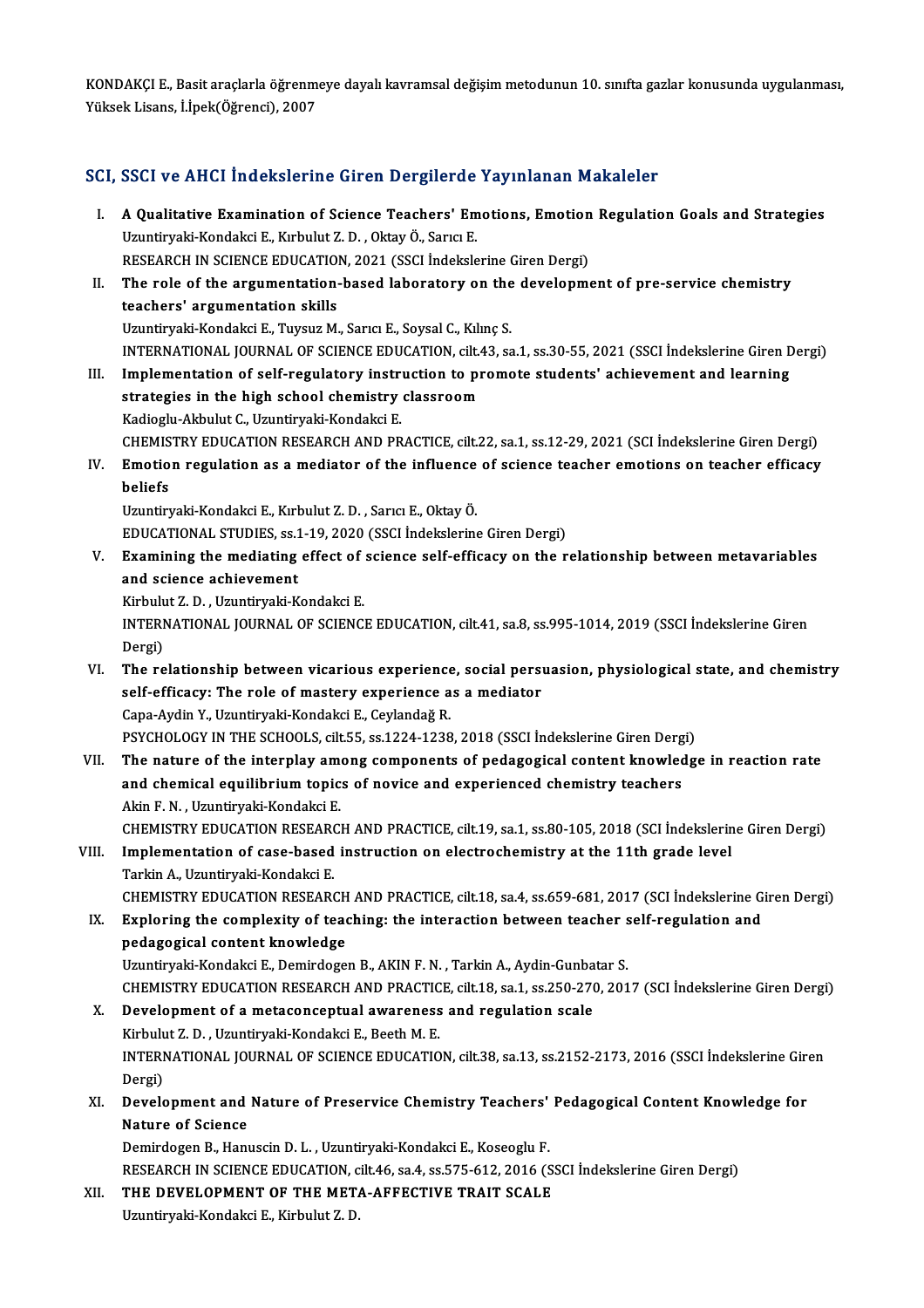#### PSYCHOLOGY IN THE SCHOOLS, cilt.53, sa.4, ss.359-374, 2016 (SSCI İndekslerine Giren Dergi)<br>Clasing the gan hatyveen heliafs and practice: Change of pre-service shemistry teas XIII. Closing the gap between beliefs and practice: Change of pre-service chemistry teachers' orientations during a PCK-based NOS course PSYCHOLOGY IN THE SCHOOLS, cilt.5<br>Closing the gap between beliefs<br>during a PCK-based NOS course Demirdogen B., Uzuntiryaki-Kondakci E. during a PCK-based NOS course<br>Demirdogen B., Uzuntiryaki-Kondakci E.<br>CHEMISTRY EDUCATION RESEARCH AND PRACTICE, cilt.17, sa.4, ss.818-841, 2016 (SCI İndekslerine Giren Dergi)<br>The nature and development of interaction ameng Demirdogen B., Uzuntiryaki-Kondakci E.<br>CHEMISTRY EDUCATION RESEARCH AND PRACTICE, cilt.17, sa.4, ss.818-841, 2016 (SCI İndekslerine Giren Dergi)<br>XIV. The nature and development of interaction among components of pedago CHEMISTRY<br>The nature<br>practicum<br>Audu S. Dex The nature and development of interaction among component:<br>practicum<br>Aydın S., Demirdogen B., AKIN F. N. , Uzuntiryaki-Kondakci E., Tarkin A.<br>TEACHING AND TEACHER EDUCATION, silt 46, ss 37, 50, 3015 (SSCI İns practicum<br>Aydın S., Demirdogen B., AKIN F. N. , Uzuntiryaki-Kondakci E., Tarkin A.<br>TEACHING AND TEACHER EDUCATION, cilt.46, ss.37-50, 2015 (SSCI İndekslerine Giren Dergi) Aydın S., Demirdogen B., AKIN F. N. , Uzuntiryaki-Kondakci E., Tarkin A.<br>TEACHING AND TEACHER EDUCATION, cilt.46, ss.37-50, 2015 (SSCI İndekslerine Giren Dergi)<br>XV. Predicting Chemistry Achievement through Task Value, TEACHING AND TE<br>Predicting Chemi<br>Structural Model<br>KONDAKCLE Senes Predicting Chemistry<br>Structural Model<br>KONDAKÇI E., Şenay A.<br>CPOATIAN IQUPNAL QI Structural Model<br>KONDAKÇI E., Şenay A.<br>CROATIAN JOURNAL OF EDUCATION-HRVATSKI CASOPIS ZA ODGOJ I OBRAZOVANJE, cilt.17, sa.3, ss.725-753, 2015 KONDAKÇI E., Şenay A.<br>CROATIAN JOURNAL OF EDUCA<br>(SSCI İndekslerine Giren Dergi)<br>Prodisting Critical Thinking ( CROATIAN JOURNAL OF EDUCATION-HRVATSKI CASOPIS ZA ODGOJ I OBRAZOVANJE, cilt.17, sa.3, ss.725-753, 2015<br>(SSCI İndekslerine Giren Dergi)<br>XVI. Predicting Critical Thinking Skills of University Students through Metacognitive S (SSCI İndekslerine Giren Dergi)<br>Predicting Critical Thinking<br>and Chemistry Self-Efficacy<br>KONDAKCLE CARA AYDIN V Predicting Critical Thinkin<br>and Chemistry Self-Efficac<br>KONDAKÇI E., ÇAPA AYDIN Y.<br>KURAM VE UYÇULAMADA EC and Chemistry Self-Efficacy<br>KONDAKÇI E., ÇAPA AYDIN Y.<br>KURAM VE UYGULAMADA EGITIM BILIMLERI, cilt.13, sa.1, ss.666-670, 2013 (SSCI İndekslerine Giren Dergi) KONDAKÇI E., ÇAPA AYDIN Y.<br>KURAM VE UYGULAMADA EGITIM BILIMLERI, cilt.13, sa.1, ss.666-670, 2013 (SSCI İndekslerine Giren<br>XVII. Providing a Set of Research-Based Practices to Support Preservice Teachers' Long-Term<br>Professi Professional Development as Learners of Science Teaching Providing a Set of Research-Based Practices to Support Preservice Teachers' Lo<br>Professional Development as Learners of Science Teaching<br>Aydın S., Demirdogen B., Tarkin A., Kutucu S., EKİZ B., Akin F. N. , TÜYSÜZ M., Uzunti Aydın S., Demirdogen B., Tarkin A., Kutucu S., EKİZ B., Akin F. N., TÜYSÜZ M., Uzuntiryaki E.<br>SCIENCE EDUCATION, cilt.97, sa.6, ss.903-935, 2013 (SSCI İndekslerine Giren Dergi) Aydın S., Demirdogen B., Tarkin A., Kutucu S., EKİZ B., Akin F. N. , TÜYSÜZ M., Uzuntiryaki E.<br>SCIENCE EDUCATION, cilt.97, sa.6, ss.903-935, 2013 (SSCI İndekslerine Giren Dergi)<br>XVIII. Pre-service chemistry teachers' pedag SCIENCE EDUCATION, cilt.97<br>Pre-service chemistry tea<br>particle nature of matter<br>PEKTAS O. Flig B. Tuyouz M Pre-service chemistry teachers' pedagogical content knowledge of the<br>particle nature of matter<br>BEKTAŞ O., Ekiz B., Tuysuz M., Kutucu E. S. , Tarkin A., Uzuntiryaki-Kondakci E.<br>CHEMISTRY EDUCATION RESEARCH AND BRACTICE silt particle nature of matter<br>BEKTAŞ O., Ekiz B., Tuysuz M., Kutucu E. S. , Tarkin A., Uzuntiryaki-Kondakci E.<br>CHEMISTRY EDUCATION RESEARCH AND PRACTICE, cilt.14, sa.2, ss.201-213, 2013 (SCI İndekslerine Giren Dergi)<br>Özdüzenle BEKTAŞ O., Ekiz B., Tuysuz M., Kutucu E. S. , Tarkin A., Uzuntiryaki-Kondakci E.<br>CHEMISTRY EDUCATION RESEARCH AND PRACTICE, cilt.14, sa.2, ss.201-213, 2013 (SCI İndek<br>XIX. Özdüzenleyici öğrenme stratejileri ölçeğinin ÖÖSÖ CHEMISTRY EDUCATION RESEARCH AND PRAC<br>Özdüzenleyici öğrenme stratejileri ölçeğir<br>KADIOĞLU C., UZUNTİRYAKİ E., ÇAPA AYDIN Y.<br>Faitim Ve Bilim Edusation And Science silt 26-6 Özdüzenleyici öğrenme stratejileri ölçeğinin ÖÖSÖ geliştirilmesi ve geçerlik analizi<br>KADIOĞLU C., UZUNTİRYAKİ E., ÇAPA AYDIN Y.<br>Egitim Ve Bilim-Education And Science, cilt.36, ss.11-23, 2011 (SSCI İndekslerine Giren Dergi) KADIOĞLU C., UZUNTİRYAKİ E., ÇAPA AYDIN Y.<br>Egitim Ve Bilim-Education And Science, cilt.36, ss.11-23, 2011 (SSCI İndekslerine Giren Dergi)<br>XX. Interplay of motivational and cognitive strategies in predicting self-effica Egitim Ve Bilim-Education And Science, cili<br>Interplay of motivational and cognitiv<br>Aydin Y. C. , Uzuntiryaki E., Demirdogen B.<br>EDUCATIONAL BSYCHOLOGY, silt 21, sp.1. Interplay of motivational and cognitive strategies in predicting self-efficacy and<br>Aydin Y. C. , Uzuntiryaki E., Demirdogen B.<br>EDUCATIONAL PSYCHOLOGY, cilt.31, sa.1, ss.55-66, 2011 (SSCI İndekslerine Giren Dergi)<br>De Pre se Aydin Y. C. , Uzuntiryaki E., Demirdogen B.<br>EDUCATIONAL PSYCHOLOGY, cilt.31, sa.1, ss.55-66, 2011 (SSCI İndekslerine Giren Dergi)<br>XXI. Do Pre-service Chemistry Teachers Reflect their Beliefs about Constructivism in their T EDUCATION<br>Do Pre-ser<br>Practices?<br>Umntimoli Do Pre-service Chemistry Teachers Re<br>Practices?<br>Uzuntiryaki E., BOZ Y., Kirbulut D., Bektas O.<br>BESEARCH IN SCIENCE EDUCATION. silt 40. Practices?<br>Uzuntiryaki E., BOZ Y., Kirbulut D., Bektas O.<br>RESEARCH IN SCIENCE EDUCATION, cilt.40, sa.3, ss.403-424, 2010 (SSCI İndekslerine Giren Dergi) XXII. Development and Psychometric Evaluation of the High School Chemistry Self-Efficacy Scale ÇAPAAYDINY.,UZUNTIRYAKIE. Development and Psychometric Evaluation of the High School Chemistry Self-Efficacy Scale<br>ÇAPA AYDIN Y., UZUNTIRYAKI E.<br>EDUCATIONAL AND PSYCHOLOGICAL MEASUREMENT, cilt.69, sa.5, ss.868-880, 2009 (SCI İndekslerine Giren<br>Pers CAPA<br>EDUCA<br>Dergi)<br>Devels EDUCATIONAL AND PSYCHOLOGICAL MEASUREMENT, cilt.69, sa.5, ss.868-880, 2009 (SCI Inc<br>Development and Validation of Chemistry Self-Efficacy Scale for College Students<br>ITZUNTIBYAKLE CABA AVDIN Y Dergi)<br>Development and Validation<br>UZUNTIRYAKI E., ÇAPA AYDIN Y.<br>PESEARCH IN SCIENCE EDUCATI Development and Validation of Chemistry Self-Efficacy Scale for College Students<br>UZUNTIRYAKI E., ÇAPA AYDIN Y.<br>RESEARCH IN SCIENCE EDUCATION, cilt.39, sa.4, ss.539-551, 2009 (SSCI İndekslerine Giren Dergi)<br>Teasher self reg UZUNTIRYAKI E., ÇAPA AYDIN Y.<br>RESEARCH IN SCIENCE EDUCATION, cilt.39, sa.4, ss.539-551, 2009 (SSCI İn<br>XXIV. Teacher self-regulation: examining a multidimensional construct<br>Capa-Aydin Y., SUNGUR S., Uzuntiryaki E. RESEARCH IN SCIENCE EDUCATION, cilt.39, sa.4, ss.539-551, 2009 (SSCI Indekslerine Giren Dergi) EDUCATIONAL PSYCHOLOGY, cilt.29, sa.3, ss.345-356,2009 (SSCI İndekslerineGirenDergi) Capa-Aydin Y., SUNGUR S., Uzuntiryaki E.<br>EDUCATIONAL PSYCHOLOGY, cilt.29, sa.3, ss.345-356, 2009 (SSCI İndekslerine Giren<br>XXV. Turkish prospective chemistry teachers' beliefs about chemistry teaching<br>Pez V. Uzuntiweki E. EDUCATIONAL PSYCI<br>Turkish prospectiv<br>Boz Y., Uzuntiryaki E.<br>INTERNATIONAL IOU INTERNATIONAL JOURNAL OF SCIENCE EDUCATION, cilt.28, sa.14, ss.1647-1667, 2006 (SSCI İndekslerine Giren<br>Dergi) Boz Y., Uzuntiryaki E. XXVI. Effect of conceptual change approach accompanied with conceptmapping on understanding of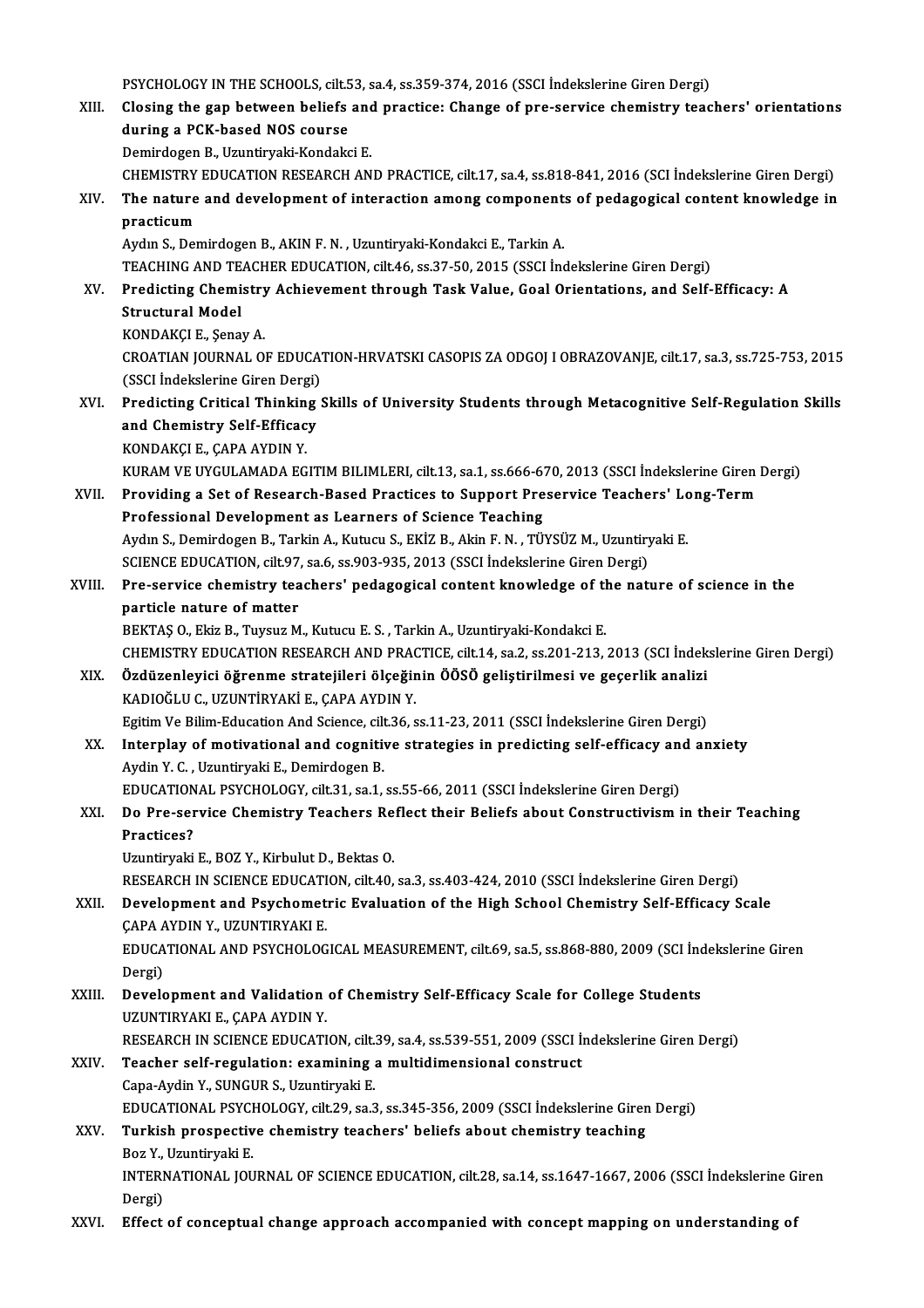solution concepts UzuntiryakiE.,GebanÖ. INSTRUCTIONAL SCIENCE, cilt.33, ss.311-339,2005 (SSCI İndekslerineGirenDergi)

#### Diğer Dergilerde Yayınlanan Makaleler

- Iğer Dergilerde Yayınlanan Makaleler<br>I. 3 x 2 Hedef Yönelimi Ölçeği'nin Türkçe'ye Uyarlanması<br>AKRULUTC KONDAKCLE 1 Der grief de Taylman<br>3 x 2 Hedef Yönelimi Öl<br>AKBULUT C., KONDAKÇI E.<br>Portu Üniversitesi Făitin E AKBULUT C., KONDAKÇI E.<br>Bartın Üniversitesi Eğitim Fakültesi Dergisi, cilt.8, sa.3, ss.839-866, 2019 (Diğer Kurumların Hakemli Dergileri)
- II. Öğretmen adaylarının fen öğretimi özyeterliklerinin üstbilişsel öğrenme yönelimleri ve üstbilişsel Bartın Üniversitesi Eğitim Fakült<mark><br>Öğretmen adaylarının fen öğ</mark><br>Özdüzenleme ile yordanması<br>KIRBIJI UT 7 D. KONDAKCI E Öğretmen adaylarının fen ö<br>özdüzenleme ile yordanma:<br>KIRBULUT Z.D., KONDAKÇI E.<br><sup>İlköğretim Online silt 16. ss 12.</sup> özdüzenleme ile yordanması<br>KIRBULUT Z. D. , KONDAKÇI E.<br>İlköğretim Online, cilt.16, ss.1316-1328, 2017 (Diğer Kurumların Hakemli Dergileri)<br>Belationabin betyeen Jeanning strategies and goal orientationa: A multiler
- KIRBULUT Z. D. , KONDAKÇI E.<br>İlköğretim Online, cilt.16, ss.1316-1328, 2017 (Diğer Kurumların Hakemli Dergileri)<br>III. Relationship between learning strategies and goal orientations: A multilevel analysis Öğrenme<br>strate İlköğretim Online, cilt.16, ss.1316-1328, 2017 (Diğer Kurumların Hakemli Dergileri<br>Relationship between learning strategies and goal orientations: A multile<br>stratejileri ve hedef yönelimleri arasındaki ılişki: çok düzeyli Kadioglu C., Uzuntiryaki Kondakci E. stratejileri ve hedef yönelimleri arasındaki ılişki: çok düzeyli veri analizi<br>Kadioglu C., Uzuntiryaki Kondakci E.<br>Egitim Arastirmalari - Eurasian Journal of Educational Research, sa.56, 2014 (ESCI İndekslerine Giren Dergi Kadioglu C., Uzuntiryaki Kondakci E.<br>Egitim Arastirmaları - Eurasian Journal of Educational Researc<br>IV. Özyeterlik kaynakları ölçeği nin Türkçe ye uyarlanması<br>CARA AYDIN Y. KONDAKCUE TEMLİ DURMUS Y. TARKIN A
- Egitim Arastirmalari Eurasian Journal of Educational Reseal<br>Özyeterlik kaynakları ölçeği nin Türkçe ye uyarlanma:<br>ÇAPA AYDIN Y., KONDAKÇI E., TEMLİ DURMUŞ Y., TARKIN A.<br>Ilkogratim Online, gilt 12, ss 749, 759, 2012 (Diğe Özyeterlik kaynakları ölçeği nin Türkçe ye uyarlanması<br>ÇAPA AYDIN Y., KONDAKÇI E., TEMLİ DURMUŞ Y., TARKIN A.<br>Ilkogretim Online, cilt.12, ss.749-758, 2013 (Diğer Kurumların Hakemli Dergileri)<br>Investigation of nee servise t CAPA AYDIN Y., KONDAKÇI E., TEMLİ DURMUŞ Y., TARKIN A.<br>Ilkogretim Online, cilt.12, ss.749-758, 2013 (Diğer Kurumların Hakemli Dergileri)<br>V. Investigation of pre service teachers self efficacy beliefs and attitudes towar
- Ilkogretim Online, cilt.12, ss.749<br>Investigation of pre service<br>through canonical analysis<br>TARKIN A UZUNTIRYAKI F through canonical analysis<br>TARKIN A., UZUNTİRYAKİ E. through canonical analysis<br>TARKIN A., UZUNTİRYAKİ E.<br>Elementary Education Online, cilt.11, ss.332-341, 2012 (Diğer Kurumların Hakemli Dergileri)<br>Evnlaring the sources of Turkish pre servise shemistru tasehers' shemistru se

TARKIN A., UZUNTİRYAKİ E.<br>Elementary Education Online, cilt.11, ss.332-341, 2012 (Diğer Kurumların Hakemli Dergileri)<br>VI. Bxploring the sources of Turkish pre-service chemistry teachers' chemistry self-efficacy beliefs<br>Unu Elementary Ec<br>**Exploring th**<br>Uzuntiryaki E.<br>Australian Iou Exploring the sources of Turkish pre-service chemistry teachers' chemistry self-efficacy<br>Uzuntiryaki E.<br>Australian Journal of Teacher Education, cilt.33, sa.6, ss.12-28, 2008 (ESCI İndekslerine Giren Dergi)<br>Turkish Pre Ser

Uzuntiryaki E.<br>Australian Journal of Teacher Education, cilt.33, sa.6, ss.12-28, 2008 (ESCI İndekslerine Giren Dergi)<br>VII. Turkish Pre Service Teachers Beliefs About the Importance of Teaching Chemistry<br>UZUNTİRYAKİ E.. Turkish Pre Service Teachers Beliefs About the Importance of Teaching Chemistry Turkish Pre Service Teachers Beliefs About the Importance of Teaching Chemistry<br>UZUNTİRYAKİ E., BOZ Y.<br>AUSTRALIAN JOURNAL OF TEACHER EDUCATION, cilt.32, 2007 (Diğer Kurumların Hakemli Dergileri)<br>Learning styles and high se

VIII. Learning styles and high school students chemistry achievement<br>UZUNTİRYAKİ E. AUSTRALIAN JOU<br>Learning styles<br>UZUNTİRYAKİ E.<br>Ssianse Edusatio

Science Education International, cilt.18, ss.25-37, 2007 (Diğer Kurumların Hakemli Dergileri)

IX. Pre service teachers views about use of textbooks UZUNTİRYAKİE.,BOZ Y. Hacettepe Üniversitesi Eğitim Fakültesi Dergisi, cilt.31, ss.212-220, 2006 (Diğer Kurumların Hakemli Dergileri)

X. Chemistry laboratory anxiety scale AZİZOĞLU N., UZUNTİRYAKİ E. Chemistry laboratory anxiety scale<br>AZİZOĞLU N., UZUNTİRYAKİ E.<br>Hacettepe Üniversitesi Eğitim Fakültesi Dergisi, cilt.30, ss.55-62, 2006 (Diğer Kurumların Hakemli Dergileri)<br>Effectiveness of instruction based en constructiv

### XI. Effectiveness of instruction based on constructivist approach on students understanding of chemical Hacettepe Üniversite<br>Effectiveness of in<br>bonding concepts<br>Umntimali E. Cebes

UzuntiryakiE.,GebanÖ.

Science Education International, cilt.15, ss.185-200, 2004 (Diğer Kurumların Hakemli Dergileri)

Uzuntiryaki E., Geban Ö.<br>Science Education International, cilt.15, ss.185-200, 2004 (Diğer Kurumların Hakemli Dergileri)<br>XII. The relationship between gender differences and learning style preferences of pre service te Science Education International,<br>The relationship between ge<br>Uzuntiryaki E., Bilgin İ., Geban Ö.<br>Hasettana Üniversitesi Eğitim Fa The relationship between gender differences and learning style preferences of pre service teache<br>Uzuntiryaki E., Bilgin İ., Geban Ö.<br>Hacettepe Üniversitesi Eğitim Fakültesi Dergisi, cilt.26, ss.182-187, 2004 (Diğer Kurumla Uzuntiryaki E., Bilgin İ., Geban Ö.<br>Hacettepe Üniversitesi Eğitim Fakültesi Dergisi, cilt.26, ss.182-187, 2004 (Diğer Kurumların Hakemli Dergileri)<br>XIII. Students misconceptions on the concept of chemical equilibrium

- Bilginİ.,UzuntiryakiE.,GebanÖ. Eğitim ve Bilim, cilt.28, ss.10-17, 2003 (Diğer Kurumların Hakemli Dergileri)
- XIV. Freshman students misconceptions in chemical equilibrium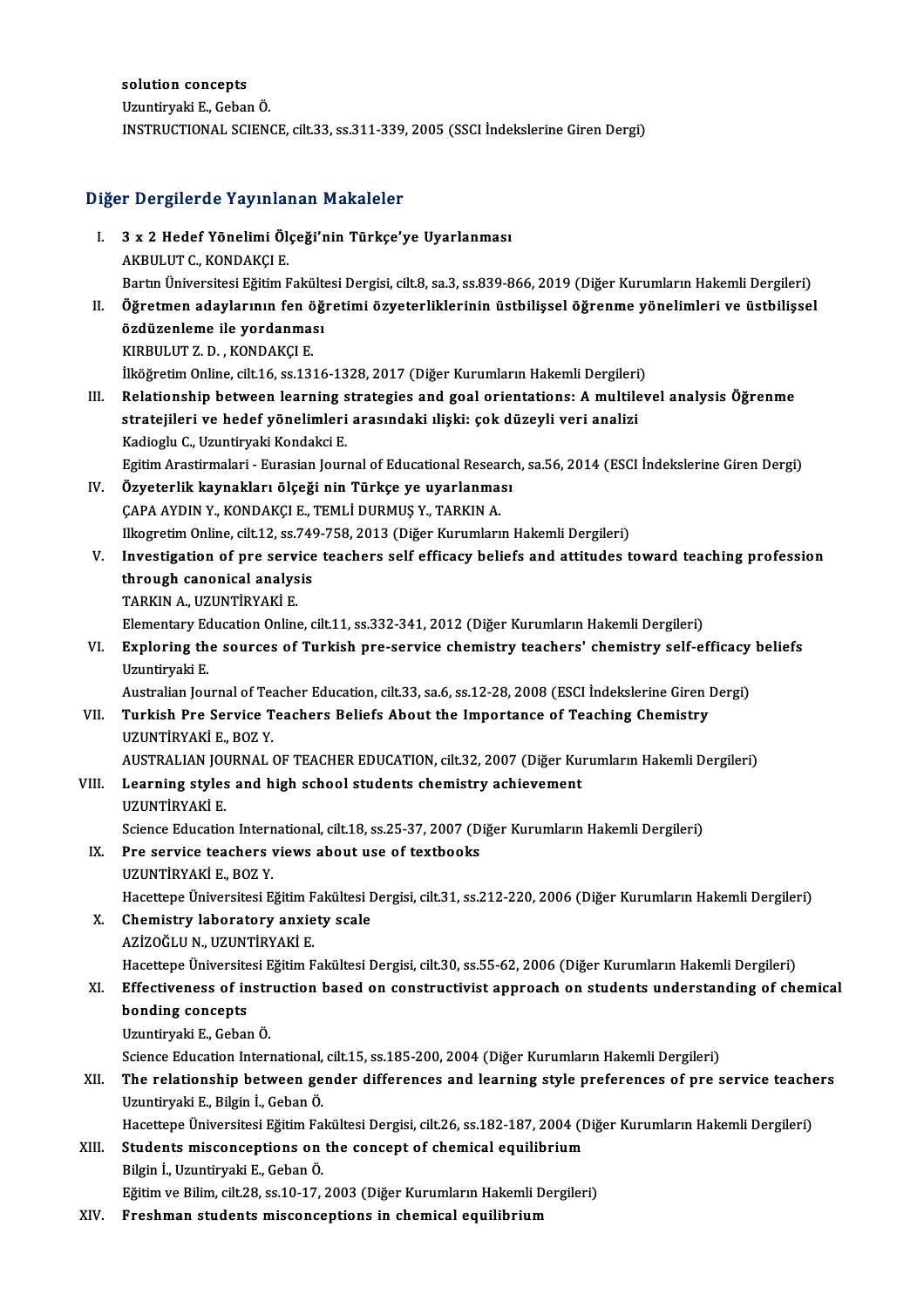ÖzdemirA.,GebanÖ.,UzuntiryakiE.

Hacettepe Üniversitesi Eğitim Fakültesi Dergisi, cilt.18, ss.79-84, 2000 (Diğer Kurumların Hakemli Dergileri)

#### Kitap & Kitap Bölümleri

#### I. Öğretmen Özdüzenlemesi

ÇAPA AYDINY, KONDAKÇI E. **Öğretmen Özdüzenlemesi**<br>ÇAPA AYDIN Y., KONDAKÇI E.<br>Özdüzenleme: Öğrenmeden Öğretime Özdüzenleme Davranışlarının Gelişimi, Stratejiler ve Öneriler, Sakız, Gönül, ÇAPA AYDIN Y., KONDAKÇI E.<br>Özdüzenleme: Öğrenmeden Öğretime Öz<br>Editör, Nobel, Ankara, ss.217-228, 2020<br>Öğretmen özdürenlemesi Editör, Nobel, Ankara, ss.217-228, 2020<br>II. Öğretmen özdüzenlemesi

ÇapaAydınY.,KondakçıE.

Özdüzenleme: Öğrenmeden öğretime özdüzenleme davranışlarının gelişimi, stratejiler ve öneriler, Sakız G., Editör, NobelYayınevi,Ankara, ss.218-230,2014

# 1990 Nobel Yayınevi, Ankara, ss.218-230, 2014<br>Hakemli Kongre / Sempozyum Bildiri Kitaplarında Yer Alan Yayınlar

- akemli Kongre / Sempozyum Bildiri Kitaplarında Yer Alan Yayınla<br>I. Pre-service teacher self-efficacy in the context of practicum of teaching<br>Kondaka E. Cana Audu Y. Kurbulut Z. D. Boran A. I. Pre-service teacher self-efficacy in the context of practicum of teaching European Association for Research on Learning and Instruction (EARLI), Aachen, Almanya, 12 - 16 Ağustos 2019,<br>ss.267-268 Kondakçı E., Çapa Aydın Y., Kırbulut Z. D., Boran A. European Association for Research on Learning and Instruction (EARLI), Aa<br>ss.267-268<br>II. Contribution of science teachers' efficacy beliefs to their emotions<br>KONDAKCLE KIPPIILITZ D. OKTAY Ö. SAPICLE
- ss.267-268<br>Contribution of science teachers' efficacy bel<br>KONDAKÇI E., KIRBULUT Z. D. , OKTAY Ö., SARICI E.<br>International Conference of Education, Beseensh an Contribution of science teachers' efficacy beliefs to their emotions<br>KONDAKÇI E., KIRBULUT Z. D. , OKTAY Ö., SARICI E.<br>International Conference of Education, Research and Innovation (ICERI2017), 16 - 18 Kasım 2017<br>Conder d
- KONDAKÇI E., KIRBULUT Z. D. , OKTAY Ö., SARICI E.<br>International Conference of Education, Research and Innovation (ICERI2017), 16 18 Kasım 2017<br>III. Gender differences in the sources of high school students' chemistry sel International Conference<br>Gender differences in<br>SARICI E., KONDAKÇI E.<br>European Conference e

European Conference on Educational Research (ECER), 21 - 25 Ağustos 2017

SARICI E., KONDAKÇI E.<br>European Conference on Educational Research (ECER), 21 - 25 Ağustos 2017<br>IV. The Role of Metacognitive Guidance on Pre-service Teachers'xx Emotions During Practicum<br>EUREULUTZ D. FONDAFCLE European Conference on Educ<br>The Role of Metacognitive<br>KIRBULUT Z.D., KONDAKÇI E.<br>International Conference on Es The Role of Metacognitive Guidance on Pre-service Teachers'xx Emotions During Pra<br>KIRBULUT Z.D., KONDAKÇI E.<br>International Conference on Education in Mathematics, Science Technology, 18 - 21 Mayıs 2017<br>Development Pre-serv

International Conference on Education in Mathematics, Science Technology, 18 - 21 Mayıs 2017

- KIRBULUT Z. D., KONDAKÇI E.<br>International Conference on Education in Mathematics, Science Technology, 18 21 Mayıs 2017<br>V. Development Pre-service Chemistry Teachers'xx Argumentation Skills in Implementing Science<br>Writing SOYSAL C., SARICI E., TÜYSÜZ M., KILINÇ S., KONDAKÇI E. NARST90thAnnual InternationalConference,San-Antonio,AmerikaBirleşikDevletleri,22 -25Nisan2017, ss.154
- VI. Contribution of the Argumentation-Based Laboratory to Pre-Service Chemistry Teachers'xx NARST 90th Annual International Conference, San-Anton<br>Contribution of the Argumentation-Based Labora<br>Microscopic Explanations of Chemistry Concepts.<br>VILING S. TÜVSÜZ M. SARICLE, SOVSAL G. KONDAKCLE Contribution of the Argumentation-Based Laborat<br>Microscopic Explanations of Chemistry Concepts.<br>KILINÇ S., TÜYSÜZ M., SARICI E., SOYSAL C., KONDAKÇI E.<br>NARST 90th Annual International Conference San Anton Microscopic Explanations of Chemistry Concepts.<br>KILINÇ S., TÜYSÜZ M., SARICI E., SOYSAL C., KONDAKÇI E.<br>NARST 90th Annual International Conference, San-Antonio, Amerika Birleşik Devletleri, 22 - 25 Nisan 2017, ss.17-<br>19 KILINÇ S., TÜYSÜZ M., SARICI E., SOYSAL C., KONDAKÇI E.<br>NARST 90th Annual International Conference, San-Anton<br>18

NARST 90th Annual International Conference, San-Antonio, Amerika Birleşik Devletleri, 22 - 25 Nisan 2017, ss.1<br>18<br>VII. RELATIONSHIP BETWEEN META-LEVEL VARIABLES AND SCIENCE ACHIEVEMENT OF SECONDARY<br>SCHOOL STUDENTS VII. RELATIONSHIP BETWEEN META-LEVEL VARIABLES AND SCIENCE ACHIEVEMENT OF SECONDARY<br>SCHOOL STUDENTS RELATIONSHIP BETWEEN<br>SCHOOL STUDENTS<br>KIRBULUT Z. D. , KONDAKÇI E.<br><sup>Oth Annual International Confe</sub></sup>

9th Annual International Conference of Education, Research and Innovation (iCERi), Sevilla, İspanya, 14 - 16 Kasım<br>2016, ss.5933 KIRBULUT Z.D<br>9th Annual Inte<br>2016, ss.5933<br>PPE SERVICE 9th Annual International Conference of Education, Research and Innovation (iCERi), Sevilla, İspanya, 14 - 16 Kas:<br>2016, ss.5933<br>VIII. PRE-SERVICE TEACHERS' METACOGNITIVE SCIENCE LEARNING ORIENTATIONS AND THEIR USE OF

2016, ss.5933<br>PRE-SERVICE TEACHERS' METACOGNITIVE SCI<br>LEARNING STRATEGIES: ARE THEY RELATED?<br>KIRRULUTZ D., KONDAKCLE PRE-SERVICE TEACHERS' M<br>LEARNING STRATEGIES: AF<br>KIRBULUT Z. D. , KONDAKÇI E.<br><sup>Oth Annual International Confe</sub></sup>

LEARNING STRATEGIES: ARE THEY RELATED?<br>KIRBULUT Z. D. , KONDAKÇI E.<br>9th Annual International Conference of Education, Research and Innovation (iCERi), Sevilla, İspanya, 14 - 16 Kasım<br>2016.cs E022 KIRBULUT Z. D<br>9th Annual Inte<br>2016, ss.5932<br>Exploring Pre

IX. Exploring Preservice Teachers Use of Self Regulatory Processes in their Instructions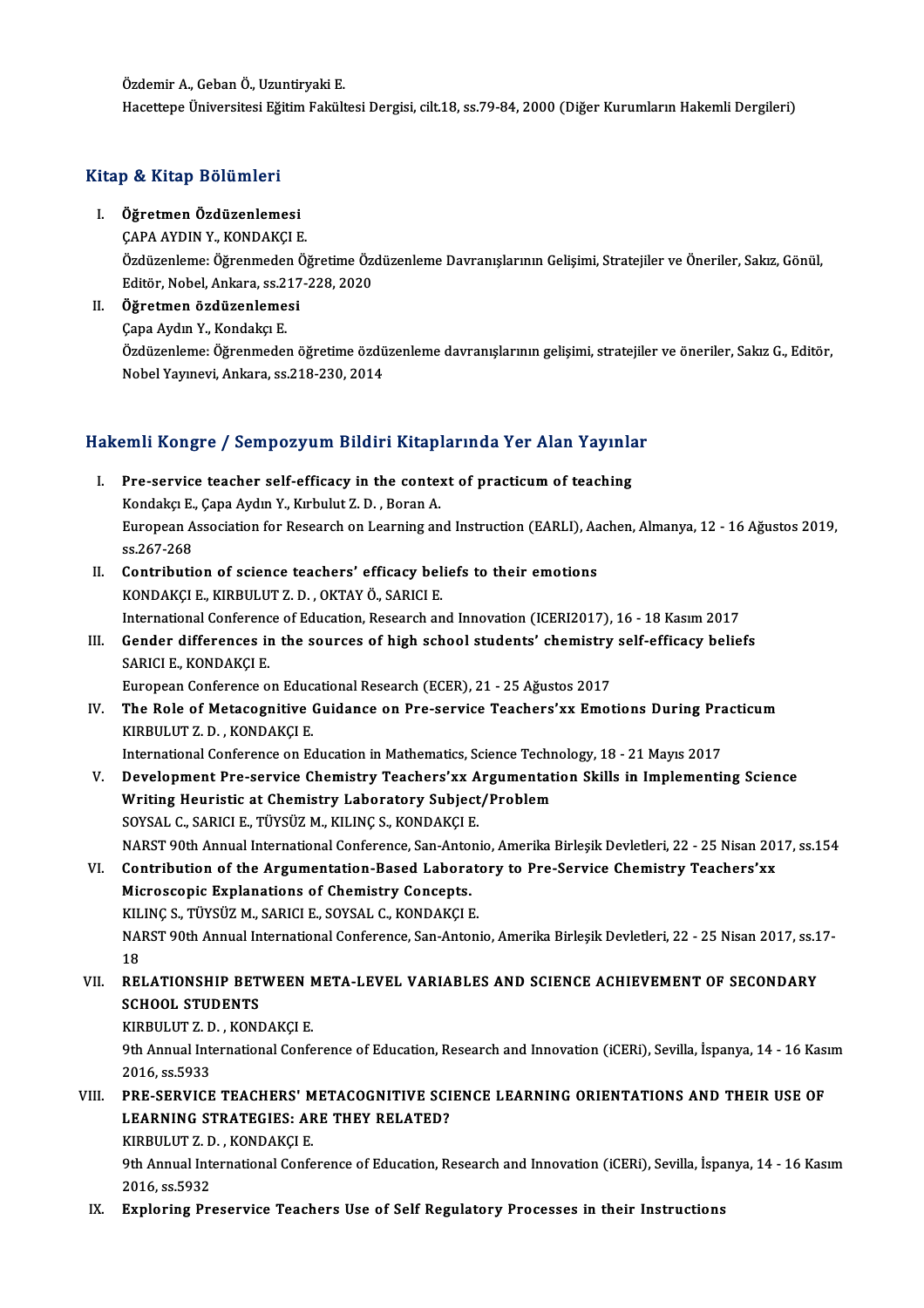KONDAKÇI E., DEMİRDÖĞEN B., AKIN F. N. , TARKIN A., AYDIN S.<br>FARLI SIÇ ÇOPFARARSA 20, 22 Haziran 2016 KONDAKÇI E., DEMİRDÖĞEN B., AKIN F. N. , T.<br>EARLI SIG Conference, 20 - 22 Haziran 2016<br>Investisatins the Bole of Students Cool ( EARLI SIG Conference, 20 - 22 Haziran 2016

- X. Investigating the Role of Students Goal Orientations on their Understanding of Chemical Equilibrium SARICI E., KONDAKÇI E. NARST, 14 - 17 Nisan 2016
- SARICI E., KONDAKÇI E.<br>NARST, 14 17 Nisan 2016<br>XI. Search of Interplay Among PCK Components The Case of Novice and Experienced Chemistry<br>Teachers NARST, 14<br>Search of<br>Teachers<br>AKIN E N Search of Interplay Am<br>Teachers<br>AKIN F.N., KONDAKÇI E.<br>European Conference on

Teachers<br>AKIN F. N. , KONDAKÇI E.<br>European Conference on Educational Research (ECER), 7 - 11 Eylül 2015

AKIN F. N. , KONDAKÇI E.<br>European Conference on Educational Research (ECER), 7 - 11 Eylül 2015<br>XII. Investigating the Students Use of Self Regulatory Processes in Chemistry Classes<br>KADIOČU I.C. KONDAKCLE European Conference on Ed<br>Investigating the Student<br>KADIOĞLU C., KONDAKÇI E.<br>European Scionce Education Investigating the Students Use of Self Regulatory Processes in Chemistry Classes<br>KADIOĞLU C., KONDAKÇI E.<br>European Science Education Research Association (ESERA) Conference, 31 Ağustos - 04 Eylül 2015<br>Önnek eleve devel: ki KADIOĞLU C., KONDAKÇI E.<br>European Science Education Research Association (ESERA) Conference, 31 Ağustos - 04 Eylül 2015<br>XIII. Örnek olaya dayalı kimya öğretimin 11 sınıf öğrencilerinin tutum ve motivasyonlarına etkisin European Scien<br><mark>Örnek olaya</mark><br>incelenmesi<br>TARKIN A. KG Örnek olaya dayalı kin<br>incelenmesi<br>TARKIN A., KONDAKÇI E.<br>7 Uluslanaresi Eğitim Are incelenmesi<br>TARKIN A., KONDAKÇI E.<br>7.Uluslararası Eğitim Araştırmaları Kongresi, 28 - 31 Mayıs 2015

- XIV. The Relationship between Preservice Teacher Self regulation and PCK TARKIN A., KONDAKÇI E., AKIN F. N., DEMİRDÖĞEN B., AYDIN S. The Relationship between Preservice Teacher Self regulation and PCK<br>TARKIN A., KONDAKÇI E., AKIN F. N. , DEMİRDÖĞEN B., AYDIN S.<br>Annual meeting of the National Association for Research in Science Teaching (NARST), 11 - 14 TARKIN A., KONDAKÇI E., AKIN F. N. , DEMİRDÖĞEN B., AYDIN S.<br>Annual meeting of the National Association for Research in Science Teaching (NXV. Predictors of Students Meta Affective Inclinations in Chemistry Tasks<br>KONDAKCLE
- Annual meeting of the Nationa<br>Predictors of Students Met<br>KONDAKÇI E., KIRBULUT Z. D.<br>Annual meeting of the Nationa Predictors of Students Meta Affective Inclinations in Chemistry Tasks<br>KONDAKÇI E., KIRBULUT Z. D.<br>Annual meeting of the National Association for Research in Science Teaching (NARST), 11 - 14 Nisan 2015

#### Desteklenen Projeler

KONDAKÇI E., ÇAPA AYDIN Y., Kırbulut Z. D. , BORAN A., Yükseköğretim Kurumları Destekli Proje, Öğretmenlik Uygulaması Dersi: Öğretmen Adaylarının Algıları, 2018 - 2019 KONDAKÇI E., ÇAPA AYDIN Y., Kırbulut Z. D. , BORAN A., Yükseköğretim Kurumları Destekli Proje, Öğretmen<br>Uygulaması Dersi: Öğretmen Adaylarının Algıları, 2018 - 2019<br>KONDAKÇI E., Yükseköğretim Kurumları Destekli Proje, KİMY

Uygulaması Dersi: Öğretmen Adaylarının Algılar<br>KONDAKÇI E., Yükseköğretim Kurumları Destek<br>BECERİLERİNİN GELİŞTİRİLMESİ, 2017 - 2017<br>KONDAKÇI E. Kırbulut 7. D., Yükseköğretim Ku BECERİLERİNİN GELİŞTİRİLMESİ, 2017 - 2017

KONDAKÇI E., Kırbulut Z. D. , Yükseköğretim Kurumları Destekli Proje, Lİse Öğrencilerinin Kimya Başarılarını Yordayan<br>Değişkenler, 2016 - 2016 KONDAKÇI E., Kırbulut Z. D. , Yükseköğretim Kurumları Destekli Proje, Lİse Öğrencilerinin Kimya Başarılarını Yordayan<br>Değişkenler, 2016 - 2016<br>KONDAKÇI E., Yükseköğretim Kurumları Destekli Proje, 3 x 2 Hedef Yönelimi Anket

Değişkenler, 2016 - 2016<br>KONDAKÇI E., Yükseköğı<br>Örneklemi, 2014 - 2014<br>KONDAKÇI E. Yükseköğ KONDAKÇI E., Yükseköğretim Kurumları Destekli Proje, 3 x 2 Hedef Yönelimi Anket Skorlarının Geçerlik Çalışması: Lise<br>Örneklemi, 2014 - 2014<br>KONDAKÇI E., Yükseköğretim Kurumları Destekli Proje, 3 x 2 Hedef Yönelimi Anketi'n

Örneklemi, 2014 - 2014<br>KONDAKÇI E., Yükseköğretim Kurumları Destekli Proje, 3 x 2 Hedef Yönelimi Anketi'nin Türkçe'ye Uyarl<br>2013<br>KONDAKCI E., AKIN F. N. , Yükseköğretim Kurumları Destekli Proje, DENEYİMLİ VE DENEYİMSİZ KİM KONDAKÇI E., Yükseköğretim Kurumları Destekli Proje, 3 x 2 Hedef Yönelimi Anketi'nin Türkçe'ye Uyarlanması, 2013 -

2013<br>KONDAKÇI E., AKIN F. N. , Yükseköğretim Kurumları Destekli Proje, DENEYİMLİ VE DENEYİMSİZ KİMYA<br>ÖĞRETMENLERİNİN SAHİP OLDUĞU PEDAGOJİK ALAN BİLGİSİ: ÖĞRETMENLİK DENEYİMİ VE ÖĞRETMEN ÖZYETERLİĞİ<br>FTKİSİ 2012 - 2012 KONDAKÇI E., AKIN I<br>ÖĞRETMENLERİNİN<br>ETKİSİ, 2013 - 2013<br>KONDAKÇI E. Vüksel ÖĞRETMENLERİNİN SAHİP OLDUĞU PEDAGOJİK ALAN BİLGİSİ: ÖĞRETMENLİK DENEYİMİ VE ÖĞRETMEN ÖZYETER<br>ETKİSİ, 2013 - 2013<br>KONDAKÇI E., Yükseköğretim Kurumları Destekli Proje, Öğretmen Özdüzenlemesini Yordalayan Değişkenler., 2011

ETKİSİ, 2013 - 2013<br>KONDAKÇI E., Yükseköğretim Kurumları Destekli Proje, Öğretmen Özdüzenlemesini Yordalayan Değişkenler., 2011 -<br>2011 KONDAKÇI E., Yükseköğretim Kurumları Destekli Proje, Öğretmen Özdüzenlemesini Yordalayan Değişkenler., 2011 -<br>2011<br>KONDAKÇI E., Yükseköğretim Kurumları Destekli Proje, Lise Öğrencilerinin Kimya Özyeterlilik Düzeyleri Ve Ka

2011<br>KONDAKÇI E<br>2010 - 2010<br>KONDAKÇI E KONDAKÇI E., Yükseköğretim Kurumları Destekli Proje, Lise Öğrencilerinin Kimya Özyeterlilik Düzeyleri Ve Kaynakları.<br>2010 - 2010<br>KONDAKÇI E., Yükseköğretim Kurumları Destekli Proje, Öğretmenlerin Ve Öğretmen Adaylarının Öz

2010 - 2010<br>KONDAKÇI E., Yükseköğretim Kurumları Destekli Proje, Öğretmenlerin<br>Ve Yapılandırmacı Öğretime Yönelik Özyeterlik İnançları., 2009 - 2009 Ve Yapılandırmacı Öğretime Yönelik Özyeterlik İnançları., 2009 - 2009<br>Bilimsel Dergilerdeki Faaliyetler

Egitim Ve Bilim-Education And Science, Editör, 2016 - Devam Ediyor